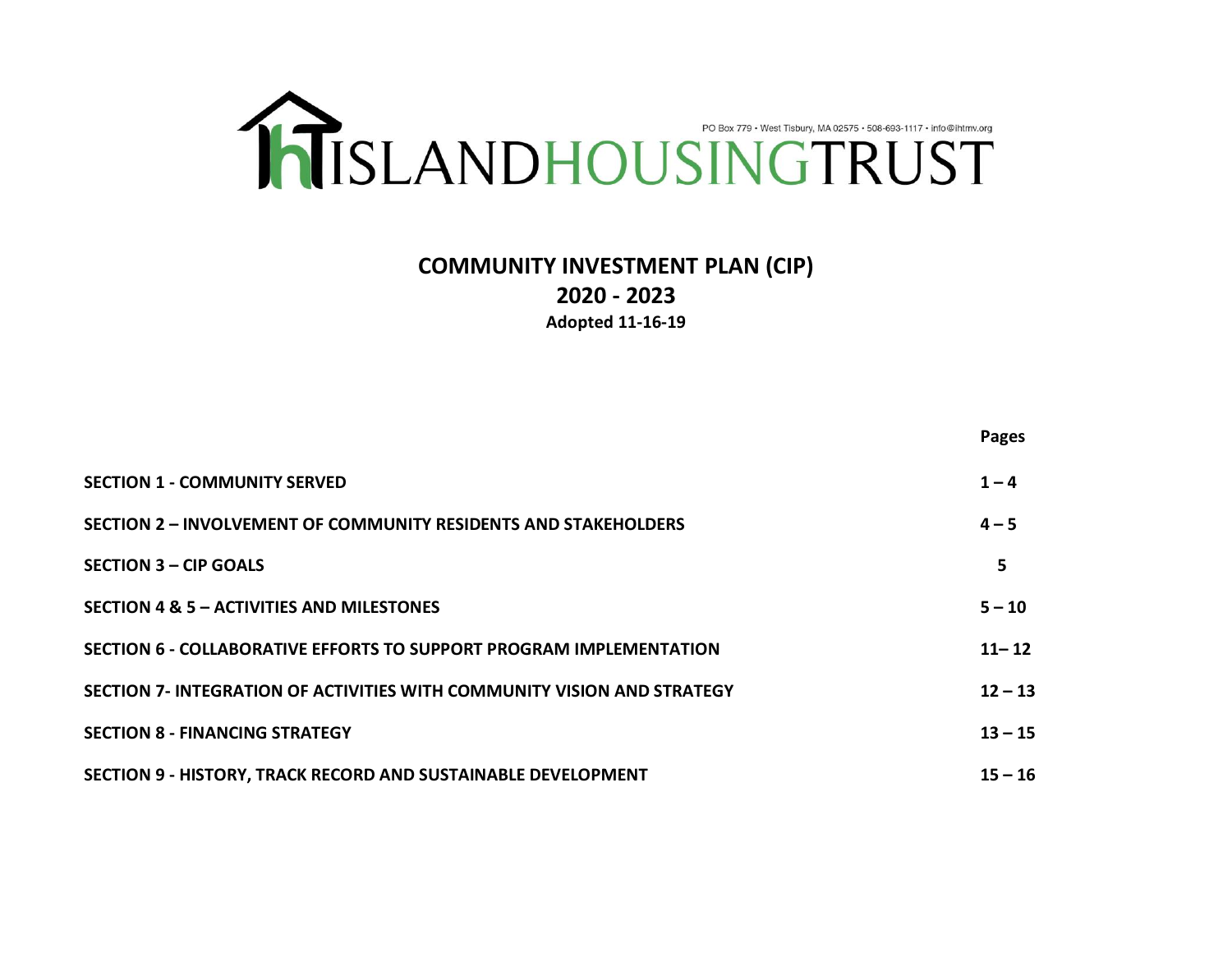## **I. INTRODUCTION**

The Island Housing Trust (IHT) is a non-profit community development corporation whose mission is **to create and sustain permanently affordable housing solutions on the Island of Martha's Vineyard ("the Island" or "the Vineyard")**. As a developer and steward of ownership and rental housing, we help bridge the gap between the Island's high property values and what low and moderate-income island families can afford.

**We believe that by creating sustainable and long term affordable homes, and looking after them for future generations, we will help build a more vital, diverse, and resilient Island economy and community.** With this updated CIP, we aim to strengthen our community, and to empower our organization to create and sustain stable, quality, affordable homes for Island residents.

## **SECTION 1 - COMMUNITY SERVED <sup>1</sup>**

The Island of Martha's Vineyard, once a major seaport and whaling capital, has become a global destination for a wide variety of seasonal residents and visitors, including the rich and famous, even Presidents. Martha's Vineyard is made up of six rural communities. In keeping with its seafaring past, Islanders still refer to the towns of Chilmark, Aquinnah, and West Tisbury as "up Island" as opposed to the "down Island" communities of Tisbury, Oak Bluffs, and Edgartown.

As the Island's reputation as a get-away for those seeking both solitude and society spread, the population increased substantially, almost doubling between 1970 and 1980, then by 30% in the 1980s, and again by 30% in the 1990s. Sizable increases in the numbers of secondhome owners and seasonal visitors have driven up housing prices, fueled the demand for lower paying service jobs, and decreased yearround housing availability. Since 2010, the year-round population of the Island's six towns has grown another 10.2%, from 16,535 to 18,216 total residents.

Year-round Island residents value the quality of life in our rural communities. Our children have good schools and opportunities to travel safely around the Island, enjoying outdoor spaces and community support. People whose families have farmed or fished on the Island for years mix with relative newcomers from "off-Island", including a diverse group of artists, teachers, service workers and others from Brazil, Boston, and elsewhere. As housing prices increase, we recognize that our children, our teachers, and others who play important roles in our community find it increasingly difficult to stay and secure affordable housing here.

Island-wide, there has been a declining number of younger residents between the ages of 25 and 45, and an increasing number of older residents. The number of small, non-family households is also increasing, with a decrease in the average household size from 2.1 to 1.9 over the past ten years. There are significant disparities between those who own their homes and those who rent, with median incomes of \$71,858 for homeowners and \$44,102 for renters. More than one-quarter of all Island households earn less than \$35,000, including half of all seniors.

<sup>1</sup> Karen Sunnarborg and Martha's Vineyard Commission, Martha's Vineyard Housing Needs Assessment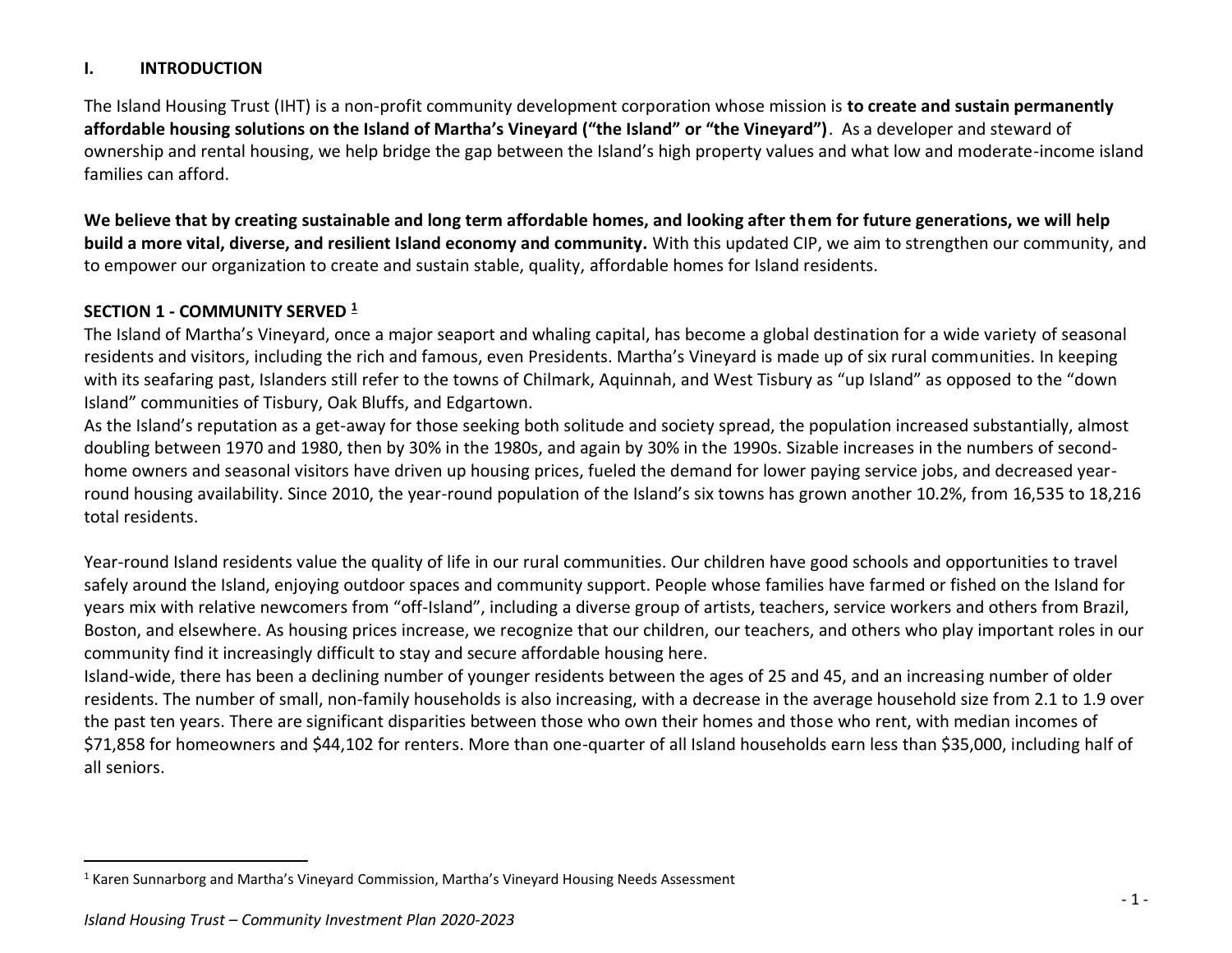The Island Housing Trust (IHT) serves all six Island towns, and particularly those of low and moderate income in our communities. The six rural towns on the Island share major characteristics, but vary somewhat in regard to their history, community character, socio-economic makeup and housing, as these brief descriptions show:

**Aquinnah** – Formerly known as Gay Head, Aquinnah is the smallest community on the Vineyard with 468 residents, representing 2.6% of the Island's population. Aquinnah is the most racially diverse community on the Island, with a minority population of 42.2%, most of who are of Native American descent from the Wampanoag Tribe. The town has more young adults 18 to 24 years of age and more in the 45 to 64 age range than the other five Island towns. Aquinnah had the lowest median household income of \$57,500 in 2010, and 35 households earning less than \$35,000, representing more than one-quarter of all households. Also 10% of all residents were living below the poverty level. Aquinnah has relatively few employment opportunities, with 281 during the busy summer months and average weekly wages of \$706, insufficient to support market rate housing. Aquinnah has 503 housing units of which 68% are seasonal and 37% are rental. Aquinnah's median single-family house price is \$642,000, representing an affordability gap of \$339,000 between what a median income household can afford (\$303,000) and the median priced unit. Due to the Wampanoag Tribal housing, 25.9% of Aquinnah's year-round housing stock is considered affordable and part of the state's Subsidized Housing Inventory (SHI). The IHT has 5 ownership units of housing on IHT land in Aquinnah, including 2 ownership units completed in 2018.

**Chilmark** –After Aquinnah, Chilmark is the next smallest community on the Vineyard, with a population of 1,183. Chilmark is the least racially diverse community, with the highest median age on the Island of 50.7 years (among the highest in the state) and the lowest number of children under the age of 18. Chilmark has the highest income levels on the Island, with a median household income of \$72,917 and 8.1% living below the poverty level. Employment is limited, with 765 jobs during the busy summer months, and an average weekly wage of only \$727, insufficient to support market rate housing. Chilmark has 1,606 housing units with 75% representing seasonal or second homes, the highest on the Island, as well as the lowest level of rentals on the Island. Chilmark also has the highest housing values on the Island, with a median single-family house price of \$825,000 and an affordability gap of \$426,000, the highest on the Vineyard. Less than 1% of Chilmark's year-round housing units are considered affordable and part of the state's Subsidized Housing Inventory (SHI). The IHT has no units of housing in Chilmark.

**Edgartown** – Edgartown is among the largest communities on the Island, representing about one-quarter of the Vineyard's population at 4,067 residents. Almost 12% of all residents are non-white, many of whom are non-English speaking Brazilians. Edgartown's age distribution is relatively evenly spread with 60% of the community's households representing families. The median household income of \$67,625 is near the mid-range for the Island, with 8.7% of all families living below the poverty level, the largest number on the Vineyard. Next to Tisbury, Edgartown has the greatest number of employment opportunities on the Vineyard, with 3,682 jobs and an average weekly wage of only \$798, still insufficient to support market housing costs. Edgartown has 5,220 housing units including 62.4% that are seasonal or second homes. The median single-family house price is \$653,388, representing an affordability gap of \$292,888. Edgartown has a total of 89 units on the state's Subsidized Housing Inventory (SHI). The IHT has 16 ownership units in Edgartown and is pursuing a "buy-down" home in 2020 in collaboration with the Town of Edgartown (Conversion of a market-rate house into a house affordable to an Edgartown family making 100% or less of the Area Median Income).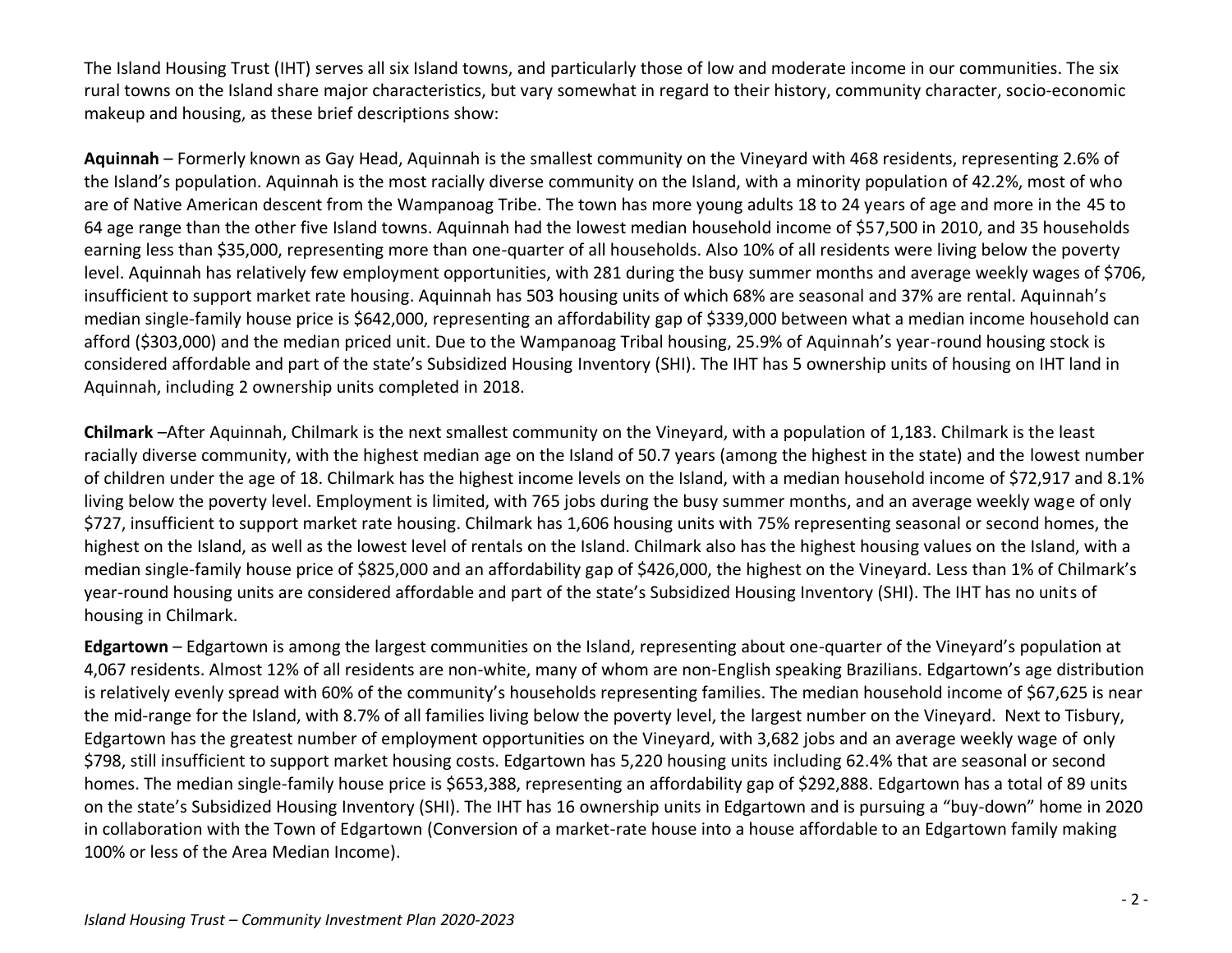**Oak Bluffs** – Oak Bluffs is the largest community on the Island, with a population of 4,737, and has a minority population of 15.9% of all residents. The town's age distribution was evenly spread, with the largest age group being those 65 years of age and older. About 55% of households are families with a median household income of \$59,156, lower than Island-wide levels. Oak Bluffs had the highest employment level on the Island, with 3,919 jobs and an average weekly wage of \$731, not enough to afford the median monthly rental cost of \$1,000. There are 4,257 housing units, with about 50% representing seasonal or second homes. While housing costs are still high, Oak Bluffs has the most affordable housing on the Island, with a median single-family house price of \$374,000, representing an affordability gap of \$80,000, the lowest on the Vineyard. There are 146 units or 6.8% of Oak Bluffs' year-round housing on the state's Subsidized Housing Inventory (SHI). The IHT has 4 units of housing on IHT land in Oak Bluffs.

**Tisbury** – With a population of 4,194 residents, Tisbury has a minority population of 541 or 13.7% all residents. The town's age distribution was fairly evenly spread among age ranges. About 54% of Tisbury's households were families, the lowest level on the Island. The town median household income of \$58,551 includes 117 seniors living beneath the poverty level. Tisbury has substantial employment opportunities with 3,507 jobs, with an average weekly wage of \$891, the highest on the Island but still insufficient to afford the median monthly rental at \$1,111. Of the 3,094 housing units, 36% were seasonal or second homes, the lowest level on the Vineyard. Tisbury, also known as Vineyard Haven, has the highest level of rental-occupancy on the Island. While housing costs are still high, Tisbury, next to Oak Bluffs, has the most affordable housing on the Island, with a median single-family house price of \$430,000, representing an affordability gap of \$143,000, the lowest on the Vineyard next to Oak Bluffs. A total of 109 units, 5.5% of Tisbury's year-round housing on the state's Subsidized Housing Inventory (SHI). The IHT has 45 units of housing in Tisbury, including 27 rentals and 18 ownership units. In addition, there are 9 ownership units current under development scheduled to be completed in 2020 and 33 rental units in predevelopment, including 6 rental units of supportive housing for homeless residents.

**West Tisbury** – With a population of 3,103, West Tisbury has a relatively small minority population, 5% of all residents. West Tisbury has a significant population of baby boomers (22%), and the highest number of children (20%). 61% of households were families, the highest level on the Island. The town also has the second highest median household income (\$71,667), following Chilmark. West Tisbury has a growing employment base, with 2,667 jobs, and an average weekly wage of \$848, that is insufficient to afford a median monthly rental at \$1,212. Of West Tisbury's 2,204 housing units, 43% are seasonal or second homes. With high housing costs of \$704,000 for a median single-family home, West Tisbury's affordability gap is \$331,500. There are 23 units or 1.8% of West Tisbury's year-round housing on the state's Subsidized Housing Inventory (SHI). The IHT has 30 units of housing in West Tisbury, including 14 rentals and 16 ownership units, and 2 rental units in predevelopment.

According to the 2013 *Martha's Vineyard Housing Needs Assessment*, the average weekly wage on the Island is now 71% of the state average, while the median home price (\$535,000) is 54% above the state average, and the median rent exceeds the state's by 17%. Of the 5,446 total year-round households, 42% are paying 30% or more of their household income on housing. Of the roughly 2,000 year-round renter households, 33% or 600 are lower income and struggling to pay for rent, food and other essential items of life. The report highlights the growing need to provide secure, affordable, year-round rental housing on the Island.

The disparities between housing costs and wages create an enormous challenge for year-round residents. During these difficult economic times, the need for affordable housing in all six towns of the Island has only worsened. Our constituency is the community of low and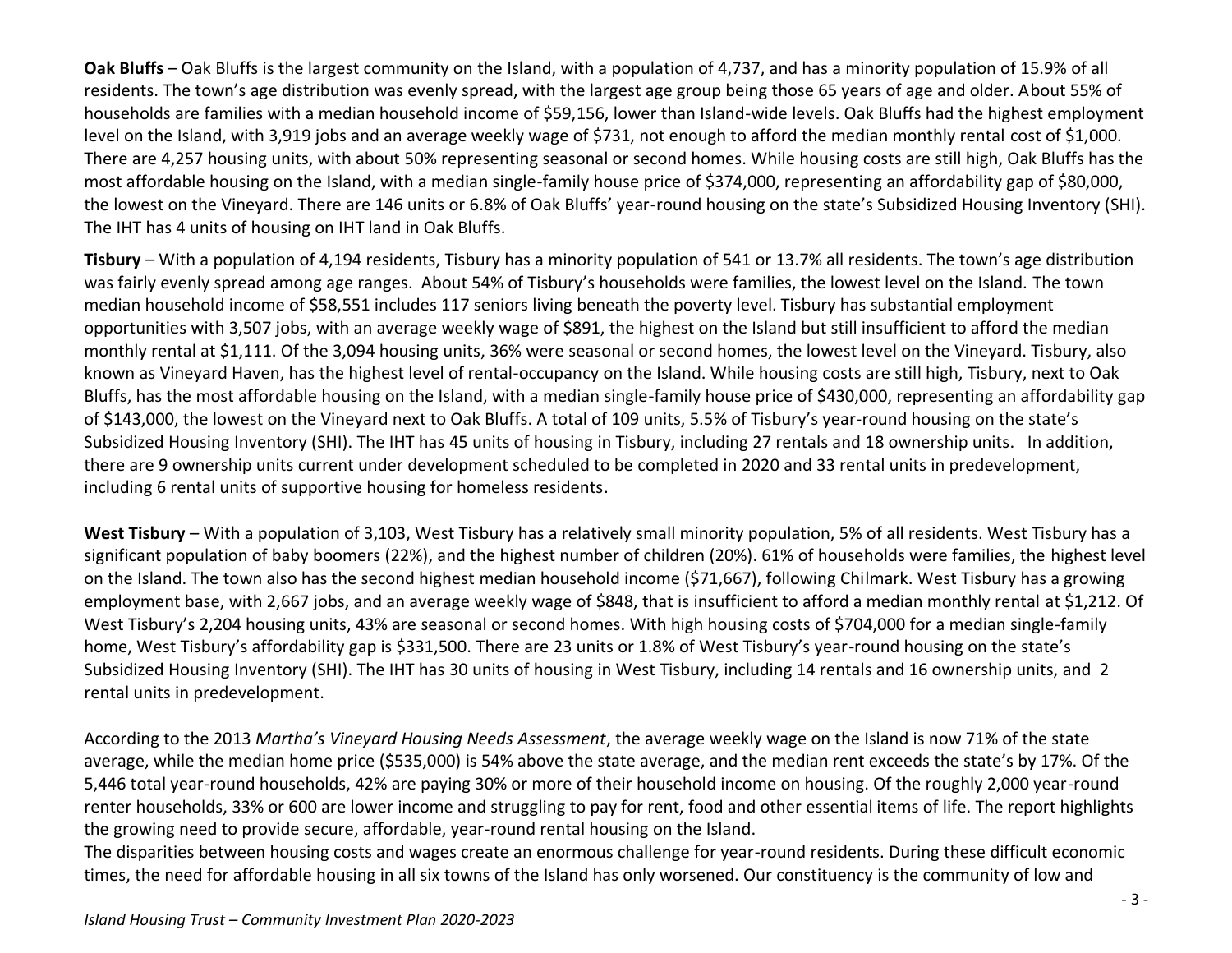moderate-income people of all ages who seek secure affordable homes on Martha's Vineyard, and the larger Island community that needs the people who are not finding affordable homes, in order to maintain a healthy economy.

### **SECTION 2 – INVOLVEMENT OF COMMUNITY RESIDENTS AND STAKEHOLDERS**

**Background –** The Island Housing Trust (IHT) engages local residents, businesses, and local governments through our board composition, through our partnerships and collaborations (see below), and through our open approach to engaging with all of the communities on Martha's Vineyard. The IHT's 11-member Board of Directors includes residents from each of the six island towns, our homeowners, and members from the community-at-large. Our Board includes key local business and community leaders. Monthly Board meetings are open to the public, and are publicized on the organization's website ([www.ihtmv.org\)](http://www.ihtmv.org/) and held at the Vineyard Housing Office in Vineyard Haven, home to the IHT and Dukes County Regional Housing Authority (DCRHA). The representative leadership structure, in combination with the open meeting structure and local partnerships and collaborations, ensures that constituents and stakeholders are engaged in, set the direction for, and oversee our work. All IHT homeowners are members of the organization.

The IHT Board meets regularly every month (except August), including one annual meeting in April, at the Vineyard Housing Office in Vineyard Haven. There are five standing committees including Governance, Fundraising, Communications, Project Development, and Stewardship and Asset Management, which meet monthly and provide recommendation and guidance to the Board of Directors. The Board has recently created an Audit Committee of independent members of the Board. The Board and Committees have been regularly engaged in developing and monitoring this CIP, and in reviewing our annual work plans.

We've asked our Board and Committee members to help us, by acting as ambassadors for our work and our CIP in the community at large. Through press releases and at community meetings and events, we have let the larger community know of our certification by the state as a community development corporation, our CIP and our Community Investment Tax Credits program.

**Housing Production Plans** – The Island Housing Trust and the island-wide planning agency, the Martha's Vineyard Commission (MVC), helped facilitate an Island-wide and town-by-town Housing Production Plan process with the All-Island Planning Board, comprised of each of the six town Planning Boards. The process involved extensive public outreach and planning including three public workshops in each of the six towns and a fourth meeting with town government stakeholders (i.e., Planning Boards, Affordable Housing Committees, and Boards of Selectmen). In addition, over 600 Island residents who were not able to attend the public workshops responded to an on-line survey about housing needs and strategies.

The Housing Production Plan process has resulted in Island-wide and town-by-town housing vision, goals, and strategies that were completed in 2017 and have been adopted by four of the six Island towns (Tisbury, West Tisbury, Oak Bluffs, and Aquinnah) and submitted to DHCD in 2018. As Martha's Vineyard's only non-profit developer of affordable housing, the IHT is well positioned to collaborate and partner with town governments, private land owners, businesses, conservation organizations, and other non-profits to implement strategies in order to achieve the goals established in the Housing Production Plans.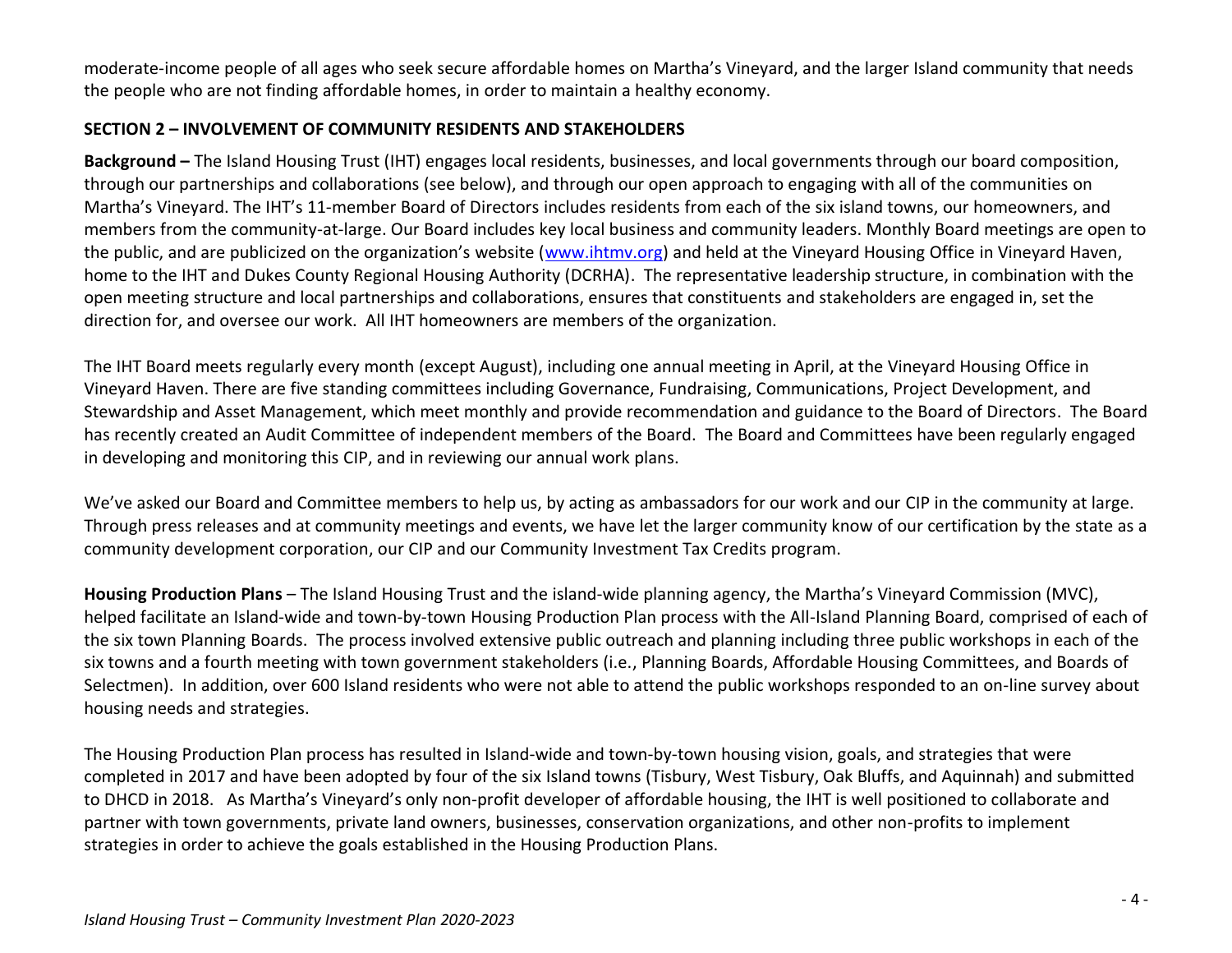**Vision 2020 –** In 2017 the IHT identified the goal of creating 100 new ownership and rental units by raising \$24 million to serve 300 Island residents and their families by the end of 2020. As of November 2019, the IHT has raised 70% of its goal or \$16.9 million and completed or secured permits for 67 new housing units including 59 rentals and 8 ownership units with another 46 units of housing in the pipeline.

**Vision 2025 –** Over next six months the IHT and its Board will be conducting an internal assessment of its mission and vision, lines of business (housing production, fundraising, stewardship, rental asset management, and communications/outreach), and external stakeholder assessment to determine its growth goal for the next five years. As part of this process board members, staff, and community stakeholders will be surveyed about the organization's mission, strengths and weaknesses, threats and opportunities, and vision and strategies. The six-month strategic planning process will directly inform the organization's updated CIP. A Board retreat is scheduled for April of 2020 to confirm the organization's vision and strategies by line of business as well as on-going community engagement.

We plan to publicize the results of our surveys and our CIP in our local newspapers and in communications to those who participated in the interview and survey process. We are building an ongoing process for gathering community feedback into our measurement of CIP success (see Section 5 below)**.**

## **SECTION 3 –CIP GOALS**

The IHT will continue to build on three key goals for our five lines of business (housing production, communications, fundraising, stewardship, and rental asset management) over the next three years as follows:

GOAL ONE**: Support** - Increase community awareness, understanding of, and support for the IHT's activities, and for affordable housing on the Island.

GOAL TWO**: Production -** Increase the number of homes and rental units from 102 to 180.

GOAL THREE**: Stewardship -** Ensure that affordable housing is well maintained, rentals are properly managed, homeowners and renters are supported, and housing units are kept affordable for current and future generations.

We developed a set of strategies and activities for each of the above goals. By completing these activities, we believe that we will be able to achieve successful outcomes in each of the goal areas. We look forward to growing as the community development corporation for Martha's Vineyard.

### **SECTIONS 4 & 5 – ACTIVITIES AND MILESTONES**

**GOAL ONE: Support** - Increase community awareness, understanding of, and support for the IHT's activities, and for affordable housing on the Island.

**Rationale:** We have led efforts to educate our communities about the need for affordable housing on our Island. And yet there are people who do not understand how critical a range of permanent housing options is to our community and to our economy. By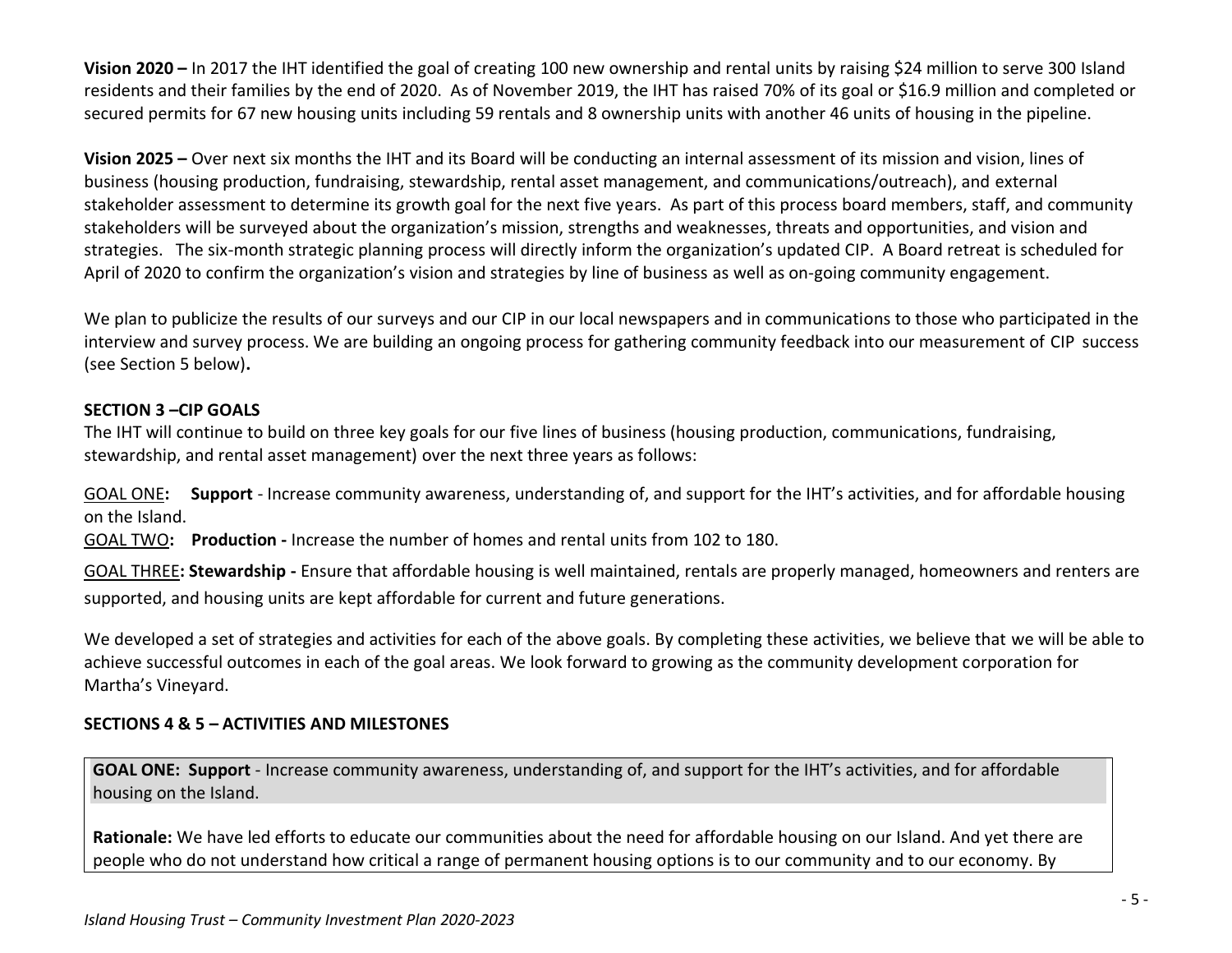increasing community awareness of who is benefitted by affordable housing, and how this housing can be developed and maintained, we hope to decrease fears of affordable housing and increase political will and financial support for our projects. Low and moderate-income households will benefit as they become aware of affordable housing options and access those options; and neighbors can gain an understanding of the value that affordable housing provides to people they know and to the larger community.

*Strategy One:* Update and implement fundraising plan by maintaining and strengthening our relationship with donors and funders in order to in order raise \$6 million in funding and financing combined annually.

| <b>ACTIVITIES</b> |                                                                                                                                                                                                                        | <b>MILESTONES</b>                                                                                                                                                                                                                                                                                                                     | <b>RESPONSIBILITY</b>                                                                                 |
|-------------------|------------------------------------------------------------------------------------------------------------------------------------------------------------------------------------------------------------------------|---------------------------------------------------------------------------------------------------------------------------------------------------------------------------------------------------------------------------------------------------------------------------------------------------------------------------------------|-------------------------------------------------------------------------------------------------------|
|                   | A. Build on our efforts to date to engage local<br>businesses and individual donors to raise<br>\$600,000 in working capital by leveraging and<br>maximizing the impact of Community<br>Investment Tax Credits (CITC). | Secure and sell \$200,000 in CITC to raise<br>\$400,000 in donations<br>Apply for \$200,000 CITC<br>Sell \$60,000 from multi-year pledges<br>Sell \$120,000 from end of year appeal<br>Raise \$300,000 from annual 200-person<br>summer fundraising event<br>Reenlist 50 lapsed donors, obtain 80 new<br>donors and steward 70 donors | Development Director,<br>Executive Director,<br><b>Fundraising Committee</b>                          |
|                   | B. Continue Social Impact Investing program to<br>raise \$2 million annually in short-term and<br>permanent low interest financing from private<br>and public investors.                                               | Secure combined \$2 million in short-term<br>Make It Happen Fund financing for property<br>acquisitions and MV Future Financing for<br>permanent financing of rental properties.                                                                                                                                                      | Development Director,<br>Executive Director,<br><b>Fundraising Committee</b><br>Development Director, |
|                   | C. Raise \$4 million in project funding by leveraging<br>1/3 local municipal grant, 1/3 private donors,<br>and 1/3 state grant funding in order to create 78<br>new homes/ apartments.                                 | Expand 23 member Leadership Circle to 55<br>members. Leadership Circle members make a<br>minimum pledge of \$100,000 over four years.                                                                                                                                                                                                 | Executive Director,<br><b>Fundraising Committee</b>                                                   |
|                   | D. Continue to compete for state funds, and<br>engage Board members in understanding the<br>associated opportunities and challenges.                                                                                   | Annual Board education session on state and<br>federal resource opportunities.<br>Cultivate a minimum of one bequest of                                                                                                                                                                                                               | Development Director,<br>Executive Director,<br><b>Fundraising Committee</b>                          |
|                   | E. Further legacy program to educate and engage<br>residents about planned giving opportunities                                                                                                                        | property annually                                                                                                                                                                                                                                                                                                                     |                                                                                                       |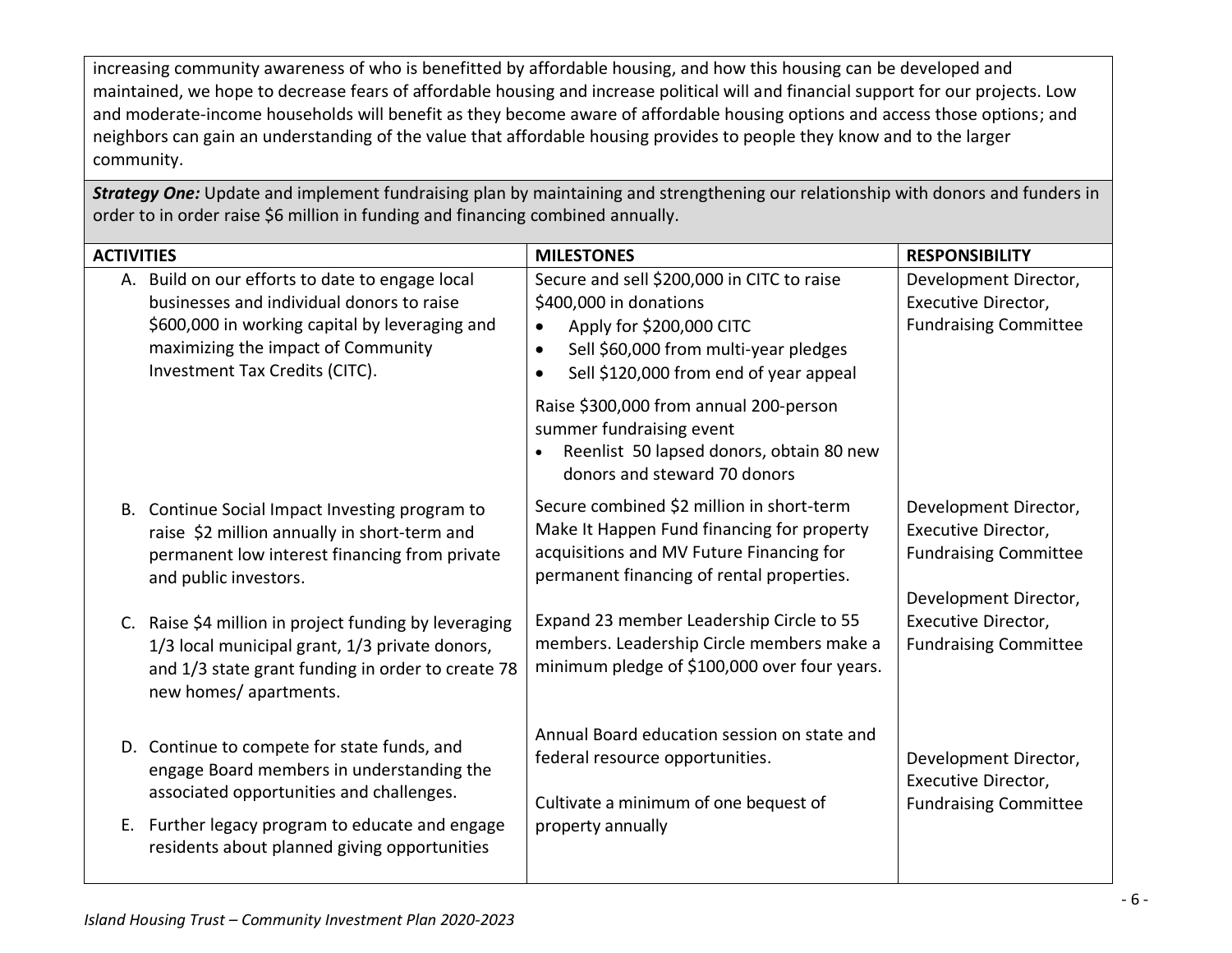| F. Research and plan a campaign for a permanent<br>source of local funding (e.g., Island Housing<br>Bank).                                                                                                                                                                  | Plan/mechanism for a permanent source of<br>local funding (e.g., Martha's Vineyard Housing<br>Bank) developed.                                                                                                                                                                                                                                                                                                                        | Development Director,<br>Executive Director,<br><b>Fundraising Committee</b>      |
|-----------------------------------------------------------------------------------------------------------------------------------------------------------------------------------------------------------------------------------------------------------------------------|---------------------------------------------------------------------------------------------------------------------------------------------------------------------------------------------------------------------------------------------------------------------------------------------------------------------------------------------------------------------------------------------------------------------------------------|-----------------------------------------------------------------------------------|
| Strategy Two: Update and implement communications plan to increase community awareness, understanding of, and support for<br>the IHT's activities, and for affordable housing on the Island.                                                                                |                                                                                                                                                                                                                                                                                                                                                                                                                                       |                                                                                   |
| <b>ACTIVITIES</b>                                                                                                                                                                                                                                                           | <b>MILESTONES</b>                                                                                                                                                                                                                                                                                                                                                                                                                     | <b>RESPONSIBILITY</b>                                                             |
| A. Update and implement communications plan based<br>on organizational mission, vision, and values using<br>storytelling/messaging efforts already begun-<br>summer benefit brunch, letters to the editor,<br>annual report and appeal, impact video, case<br>statement.    | Create new campaign taking advantage of the<br>momentum and building prior messaging<br>campaign; produce and distribute Annual<br>Report; all advertising, social media, videos<br>and collateral material will reinforce message<br>with a target audience; work with local and<br>regional press to place stories, interviews and<br>press releases; raise awareness through<br>participating in and creating community<br>events. | Communications<br>Director,<br>Communications<br>Committee, Executive<br>Director |
| Build on efforts to engage key businesses and<br>В.<br>community leaders through Island-wide initiative to<br>understand the need for affordable housing and<br>create new opportunities for collaboration and<br>partnerships to plan and implement housing<br>production. | Increase network of Island business owners<br>and anchor institutions by 20 annually<br>through Workforce Housing Partnership<br>program; stimulate/support Island-wide<br>Housing Production Plan through public<br>meetings, review, adoption, and<br>implementation for all six island towns and<br>the Island.                                                                                                                    | Communications<br>Director,<br>Communications<br>Committee, Executive<br>Director |
| Strategy Three: Increase staff capacity to implement outreach and support strategies.                                                                                                                                                                                       |                                                                                                                                                                                                                                                                                                                                                                                                                                       |                                                                                   |
| <b>ACTIVITIES</b>                                                                                                                                                                                                                                                           | <b>MILESTONES</b>                                                                                                                                                                                                                                                                                                                                                                                                                     | <b>RESPONSIBILITY</b>                                                             |
| A. Build staff capacity for development and outreach<br>efforts.                                                                                                                                                                                                            | Conduct capacity building assessment as part<br>of a five-year strategic planning process.<br>All staff trained in and assigned                                                                                                                                                                                                                                                                                                       | Development Director,<br><b>Executive Director</b><br>Development Director,       |
|                                                                                                                                                                                                                                                                             | responsibilities for development and<br>outreach.                                                                                                                                                                                                                                                                                                                                                                                     | <b>Communications Director</b>                                                    |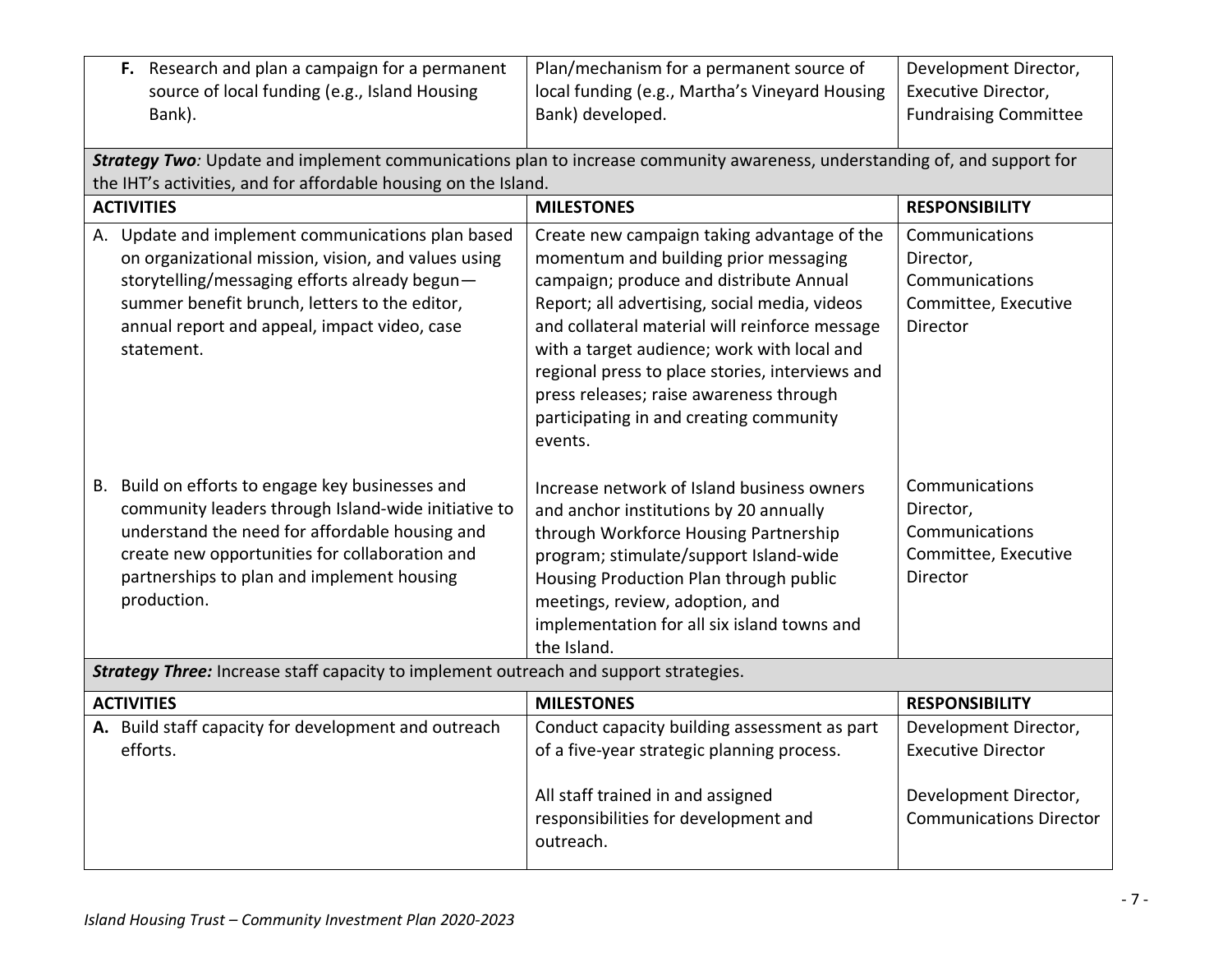**GOAL TWO: Production -** Increase the rate of annual housing production to create a total of 180 units by 2023, with an emphasis on affordable rental production.

**Rationale:** By developing more than 78 new units of affordable housing in the next three years, we will make it possible for people who might otherwise be forced to leave the Island to stay here. We will help to attract and keep the low- and moderate-income work force, including teachers, farmers, health care and service workers. People who are doubling up or constantly moving from one temporary accommodation to the other will achieve housing security. We will continue to build scalable, durable, energy efficient homes that are designed to be truly affordable to purchase or rent and maintain for generations.

| <b>Strategy One:</b> Complete construction and occupancy for projects currently underway and in the pipeline. |                                                                        |                           |  |
|---------------------------------------------------------------------------------------------------------------|------------------------------------------------------------------------|---------------------------|--|
| <b>ACTIVITIES</b>                                                                                             | <b>MILESTONES</b>                                                      | <b>RESPONSIBILITY</b>     |  |
| Projects in current development pipeline                                                                      |                                                                        |                           |  |
| 1. Greenwood Avenue $-6$ ownership homes in                                                                   | Complete construction and sale of units by                             | Project Director, Project |  |
| Tisbury                                                                                                       | February 2020                                                          | Manager, Executive.       |  |
| 2. Daggett Avenue $-4$ ownership homes at a                                                                   | Complete permitting, purchase, renovation,                             | Director and Development  |  |
| repurposed property in Tisbury                                                                                | and sale by March 2020                                                 | Committee                 |  |
| 3. Perlman House $-7$ rental apartments in                                                                    | Complete renovations, rent-up and                                      |                           |  |
| Vineyard Haven                                                                                                | occupancy by June 2020                                                 |                           |  |
| 4. Harbor Homes - 6 rental SRO for homeless                                                                   | Complete purchase and ground lease by                                  |                           |  |
| 5. Old Court House - 2 rentals in West Tisbury                                                                | February 2020                                                          |                           |  |
| Kuehn's Way Apartments -20 rental<br>6.                                                                       | Complete permitting and start construction                             |                           |  |
| apartments in Tisbury                                                                                         | by May 2020                                                            |                           |  |
| 7. Buy-Down Home $-1$ ownership home in                                                                       | Complete permit appeal process, secure state                           |                           |  |
| Edgartown                                                                                                     | funding and start construction by November                             |                           |  |
|                                                                                                               | 2020                                                                   |                           |  |
| Strategy Two: Work with private and public partnerships to build our project pipeline.                        |                                                                        |                           |  |
| <b>ACTIVITIES</b>                                                                                             | <b>MILESTONES</b>                                                      | <b>RESPONSIBILITY</b>     |  |
| Initiate projects that are in the potential development                                                       |                                                                        |                           |  |
| pipeline, including:                                                                                          |                                                                        | Project Director, Project |  |
|                                                                                                               |                                                                        | Manager, Executive        |  |
| 1. Meshacket, Edgartown - 33 rentals and 6                                                                    | Edgartown issues RFP from developers<br>IFP issues RFP from developers | Director and Development  |  |
| ownership units                                                                                               | Oak Bluffs issues RFP from                                             | Committee                 |  |
| 2. Island Food Products, Tisbury - 50+ rental units                                                           |                                                                        |                           |  |
| 3. Oak Bluffs Property - 50+ rental units                                                                     | 100+ units identified on town owned land                               |                           |  |
| 4. Other prospective HPP projects                                                                             | throughout six towns                                                   |                           |  |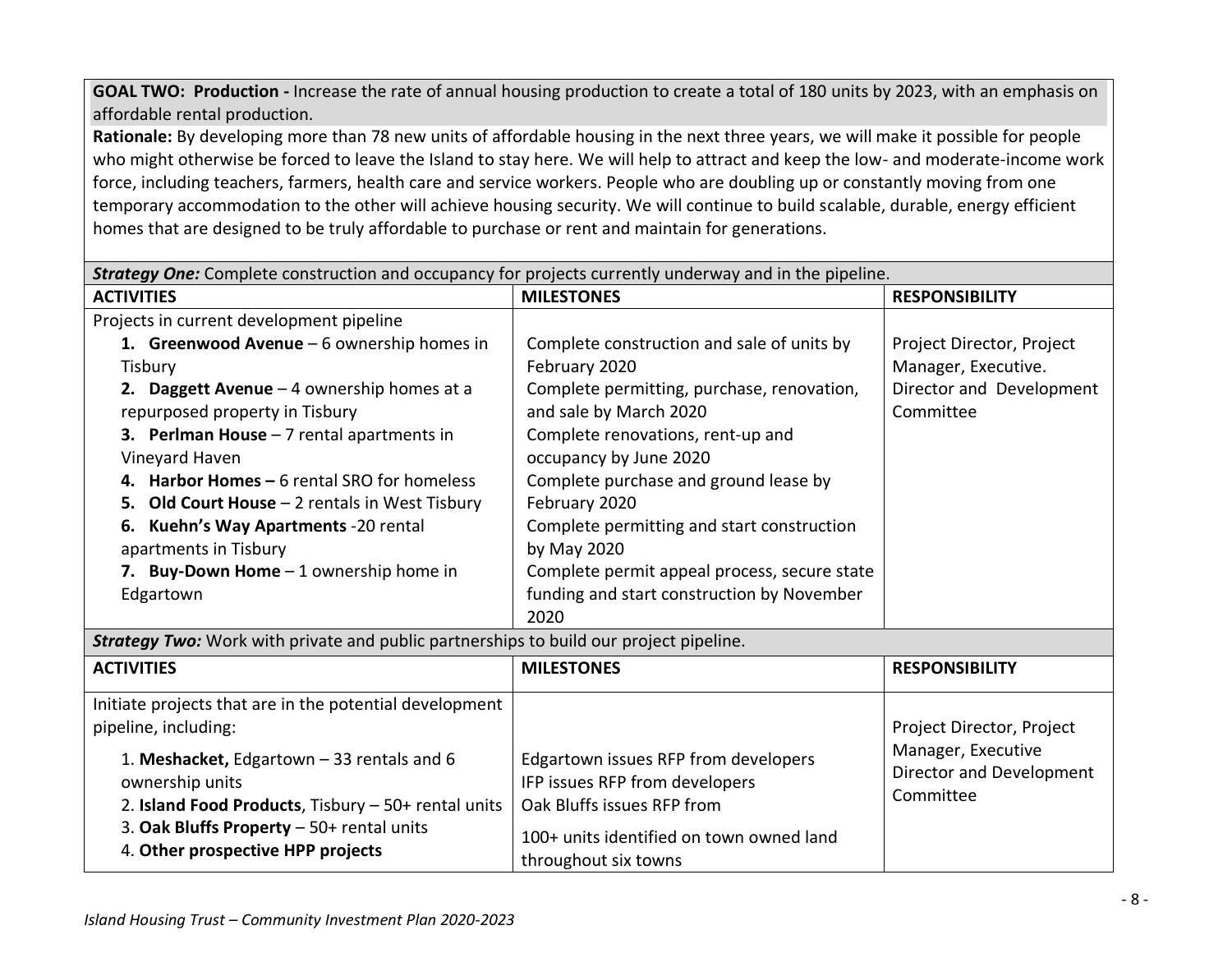|    | Strategy Three: Develop programs and partnership to address growing elderly, workforce, and homeless housing needs.                                                                                               |                                                                                                                                                                                           |                                                                                          |
|----|-------------------------------------------------------------------------------------------------------------------------------------------------------------------------------------------------------------------|-------------------------------------------------------------------------------------------------------------------------------------------------------------------------------------------|------------------------------------------------------------------------------------------|
|    | <b>ACTIVITIES</b>                                                                                                                                                                                                 | <b>MILESTONES</b>                                                                                                                                                                         | <b>RESPONSIBILITY</b>                                                                    |
| А. | Core House - design scalable and replicable<br>building plans that can accommodate various high<br>performance building methods (stick built,<br>modular, panelized).                                             | Single family and multi-family ownership<br>(Smalley's Knoll single family and Greenwood<br>duplex) and rental (Scotts Grove).                                                            | Project Director, Executive<br>Director and Development<br>Committee                     |
| В. | Elderly - assess feasibility of redeveloping existing<br>properties with efficiency apartments, including<br>life estate program to acquire existing properties.                                                  | Design ADU program to lease, permit, finance,<br>construct and rent accessory dwelling units<br>(ADU) on private property.                                                                | Executive Director, Project<br>Director                                                  |
| C. | Housing Suitability Analysis - in partnership with<br>the Martha's Vineyard Commission use GIS<br>technology to identify, analyze, and prioritize<br>suitable properties for multi-family housing<br>development. | Complete and utilize GIS housing suitability<br>analysis tool to inform implementation of<br>Housing Production Plans at the town level<br>and property acquisition at the project level. | Project Director, Project<br>Analyst, Executive Director<br>and Development<br>Committee |
|    | D. Buy-down and Life Estates - design and finance<br>life estate program to acquire existing properties.                                                                                                          | Research and pilot buy-down and life estate<br>programs through a community fund.                                                                                                         | Communications Director,<br><b>Executive Director</b>                                    |
| E. | Workforce - provide technical expertise in<br>affordable housing permitting and development<br>to private business and landowners.                                                                                | Network with business and landowners to<br>explore top of the shop and accessory<br>apartment solutions.                                                                                  | Project Director, Executive<br>Director and Development<br>Committee                     |
| F. | Homeless - work with faith community and<br>service agencies on housing for homeless.                                                                                                                             | Assist in creation of Harbor Homes a<br>congregate housing following the Homeless<br>Not Helpless model on Cape Cod.                                                                      | Project Director                                                                         |

**GOAL THREE: Stewardship -** Ensure that affordable housing is well maintained, rentals are properly managed, homeowners and renters are supported, and housing units are kept affordable for current and future generations. **Rationale:** By providing proper oversight of rental property management and systematic tracking of ownership ground lease restrictions, we will ensure that renters and homeowners get the services for the proper maintenance of their homes and apartments. People will understand resale restrictions if they wish to sell. We will continue to maintain connections with homeowners; and we will identify opportunities to grow homeowners' and renters' leadership and engagement with the IHT. Current and future generations of the Island community will benefit from a stock of well-maintained affordable homes and rental apartments that will help support the local year-round workforce.

**Strategy One:** Monitor and assess rental property management services and reserves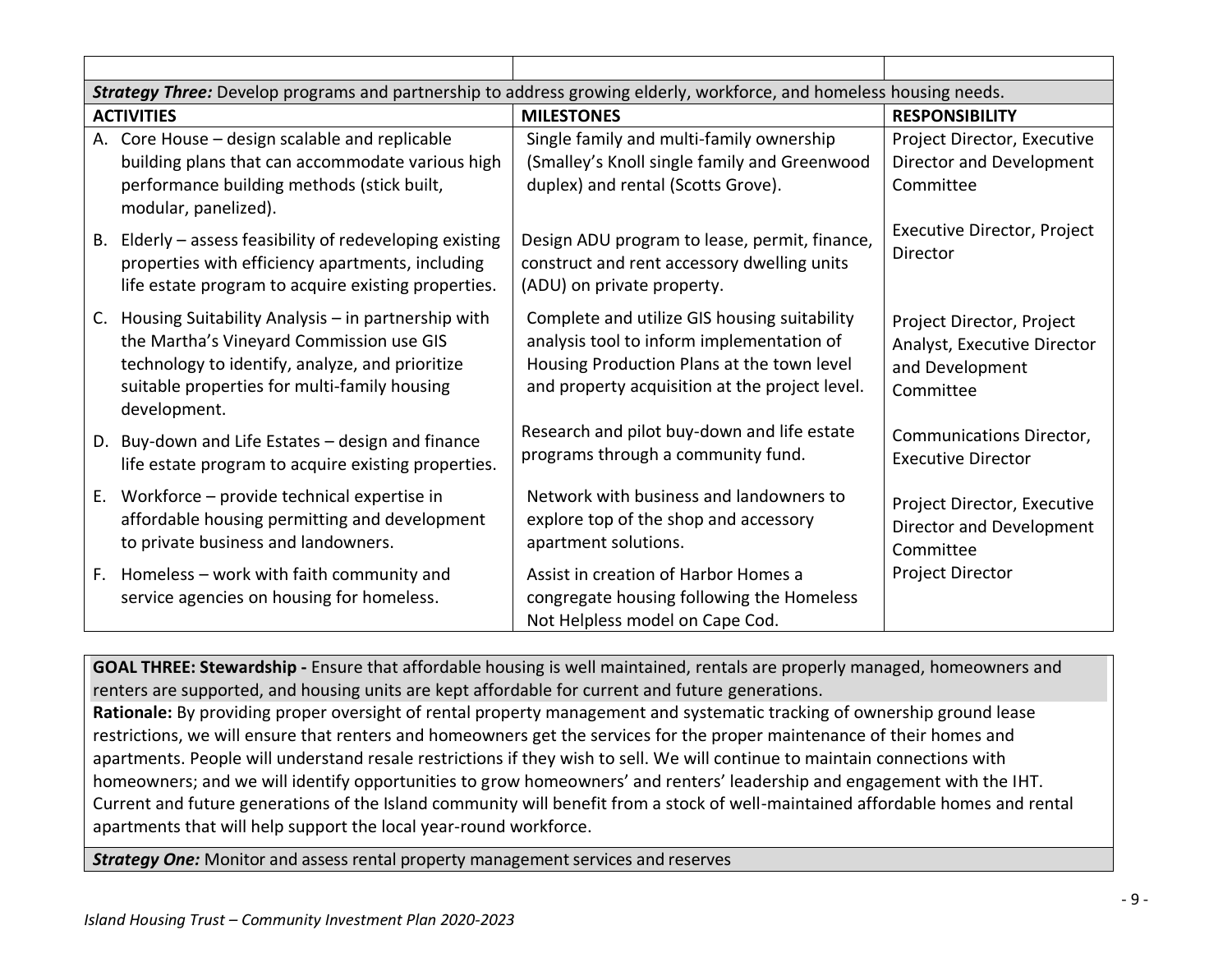| <b>ACTIVITIES</b>                                                                                                     | <b>MILESTONES</b>                                                                    | <b>RESPONSIBILITY</b>                         |
|-----------------------------------------------------------------------------------------------------------------------|--------------------------------------------------------------------------------------|-----------------------------------------------|
| A. Annual budgeting and quarterly review of rental<br>properties and management services.                             | Review and monitor unit turnover, financial<br>performance, care of properties.      | <b>Executive Director and</b><br><b>DCRHA</b> |
| B. Research and implement rental property<br>management system for improved monitoring and<br>increased efficiencies. | Review current rental property management<br>systems and recommend improved systems. | Executive Director and<br><b>DCRHA</b>        |
|                                                                                                                       | Assess and develop capital improvement                                               |                                               |
| C. Conduct capital improvement analysis for all IHT<br>rental properties.                                             | schedule for all rental properties.                                                  | <b>Executive Director</b>                     |
|                                                                                                                       | Collect and analyze energy usage data to                                             |                                               |
| D. Update energy use study for all leased homes and                                                                   | assess cost benefit of energy efficiency                                             | <b>Executive Director</b>                     |
| rentals.                                                                                                              | upgrades.                                                                            |                                               |

| Strategy Two: Homeowner engagement and education regarding property care and use restrictions on ground leased properties.                                        |                                                                                         |                            |
|-------------------------------------------------------------------------------------------------------------------------------------------------------------------|-----------------------------------------------------------------------------------------|----------------------------|
| <b>ACTIVITIES</b>                                                                                                                                                 | <b>MILESTONES</b>                                                                       | <b>RESPONSIBILITY</b>      |
| Expand and update homeowner resources on<br>А.<br>website                                                                                                         | Quarterly website updates<br>Annual homebuyer trainings and on-going                    | Stewardship Manager        |
| Conduct specific homebuyer trainings and<br>В.<br>homeowner assistance including:<br>resale restrictions, financing, sales procedures.<br>homeowner associations. | homeowners assistance.                                                                  | Stewardship Manager        |
| Provide information to homeowners about capital<br>maintenance, repairs, and improvements                                                                         | Provide regular emails to homeowners about<br>maintenance, repairs, and improvements.   | <b>Stewardship Manager</b> |
| Use HomeKeeper for tracking of information.<br>D.                                                                                                                 | Annual report on monitoring for towns,<br>including increases in units monitored, fees. | <b>Stewardship Manager</b> |

| <b>Strategy Three:</b> Monitor and enforce affordability restrictions |                                                                        |                                                                                       |                            |
|-----------------------------------------------------------------------|------------------------------------------------------------------------|---------------------------------------------------------------------------------------|----------------------------|
|                                                                       | <b>ACTIVITIES</b>                                                      | <b>MILESTONES</b>                                                                     | <b>RESPONSIBILITY</b>      |
|                                                                       | A. Monthly financial monitoring of owners                              | Reduce ground lease fee payables to 3 months                                          | <b>Stewardship Manager</b> |
| В.                                                                    | Annual reporting of resale values to municipalities<br>and homeowners. | or less.<br>Annual report on ground lease fees collected<br>and maximum resale value. | Stewardship Manager        |
| C.                                                                    | Enforcement of ground lease and policies.                              | Annual resident satisfaction surveys<br>completed by at least 75% of residents.       | Stewardship Manager        |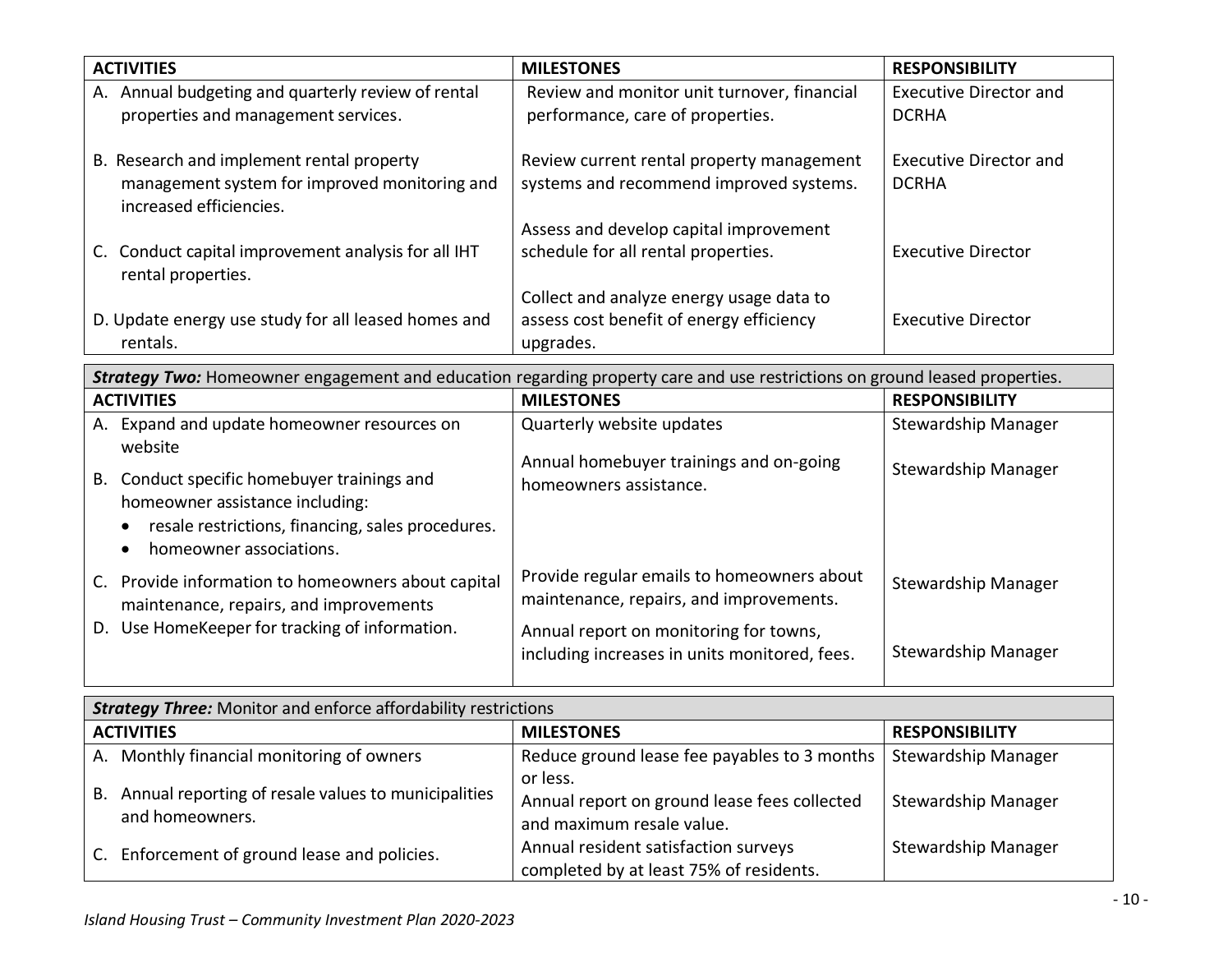# **SECTION 6 - COLLABORATIVE EFFORTS TO SUPPORT PROGRAM IMPLEMENTATION**

Specific roles of key collaborators in the implementation of our CIP are as follows:

**GOAL ONE: Support** - Increase community awareness, understanding of, and support for the IHT's activities, and for affordable housing on the Island.

As part of the IHT's fundraising and communication strategy, we will grow our network of individuals and organizations through active collaborations with existing and developing partners, including:

- 1) Community Investment Tax Credits grow existing network of individual donors through direct mailing campaign and local newspaper articles on the benefits of investing in the IHT's CIP and Tax Credit program.
- 1) Project Campaigns collaborate with existing non-profit partner organizations, government agencies (DCRHA, MVC, School District), town governments (town housing committees, Community Preservation Committees) and develop new collaborations with local nonprofits (Island Elderly Housing, The Resources Inc., Martha's Vineyard Community Services, MV Hospital) and state agencies (MHP, CEDAC, DHCD) on project specific fundraising campaigns.
- 2) Housing Bank collaborate with existing non-profit partners, town governments, and state agencies as listed above to research and organize a campaign for a permanent source of local funding for affordable housing.
- 3) Healthy Communities Campaign collaborate with existing non-profit partners, government agencies, and town governments listed above, as well as develop new collaborations with local non-profit organizations (MV Hospital, Nonprofit Collaborative, MV Fellowship, YMCA, Youth Task Force, and Women Empowered) and public agencies (Dukes County Health Council and Health Access) through the Healthy Aging Task Force, to launch a community-based educational campaign on the need for affordable housing.

GOAL TWO: Production - Increase the number of ground-leased affordable housing properties on the Island from 103 to at least 180, and increase the amount of affordable rental production.

A key part of the IHT's housing production strategy is to grow its network of development partners from non-profits, town governments, local and state public agencies, and local businesses, including:

- 1) Martha's Vineyard Land Bank joint purchase of 15-acres of land in Tisbury involving 9-acres of conservation land and 4-acres that has been permitted for 20 units of rental housing.
- 2) DCRHA has entered into rental management contracts for 29 units of rental housing over the next two years.
- 3) Town Governments selected by the Town of West Tisbury to construct a 2 unit rental project at Old Court House Road on town owned land, and will continue to collaborate with local town governments to develop town land for affordable rental and homeownership opportunities over the next three years as identified in the town-by-town and island-wide Housing Production Plans.
- 4) Businesses we will continue to collaborate with private businesses, local banks, and skilled contractors to design, build, and finance energy efficient affordable housing.
- 5) Regional Partners We will explore potential collaborations with private developers and off-Island non-profit developers and financial institutions (MHIC) for larger development projects.
- 6) MV Hospital We will continue to partner with the island largest employer to provide workforce housing solutions.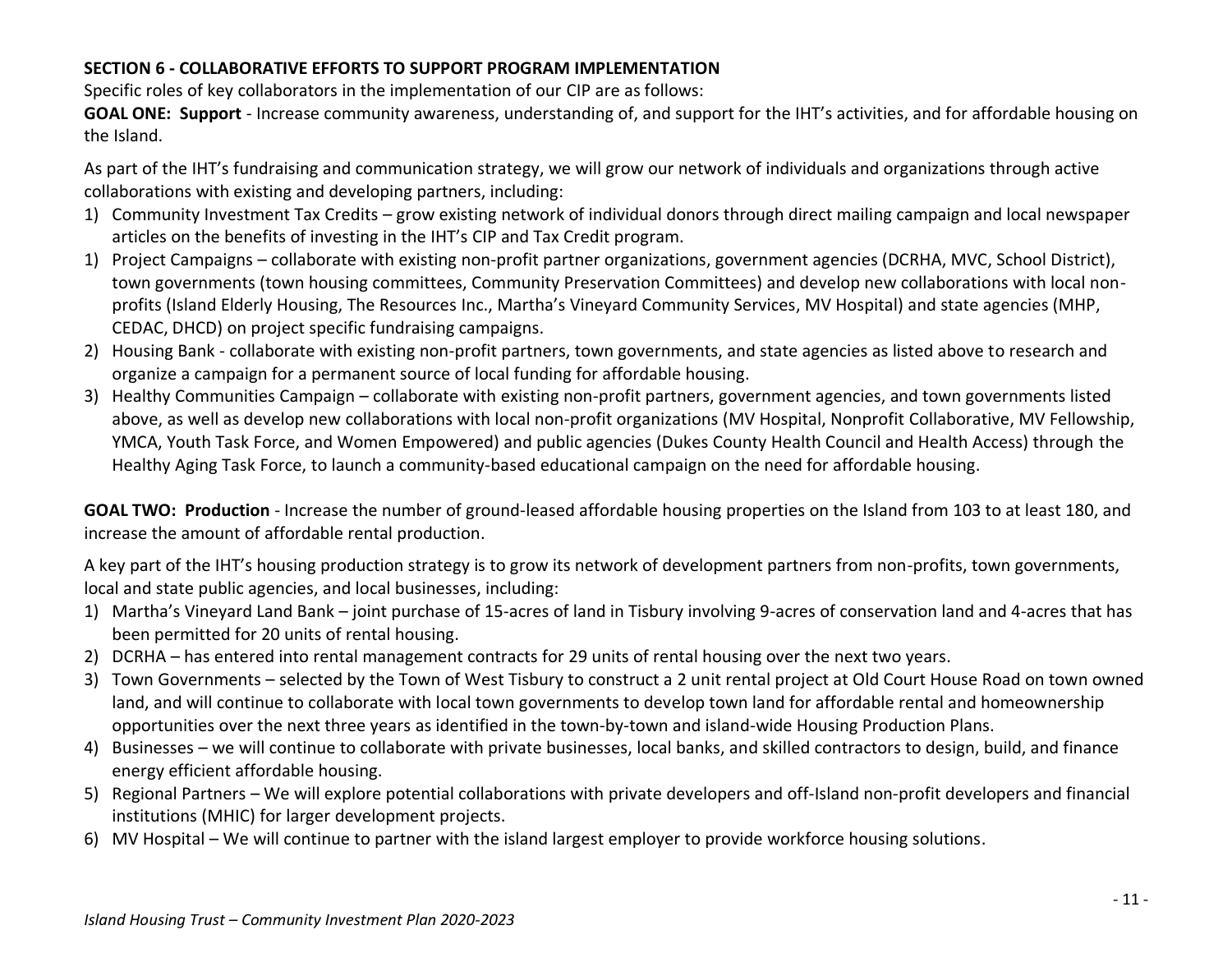7) Harbor Homes – We will partner with a non-profit service provider to create the first supportive congregate housing for homeless residents on the Vineyard over the next two years using Cape Cod's Homeless Not Helpless model.

**GOAL THREE: Stewardship -** Ensure that affordable homes are well maintained, rentals are properly managed, homeowners and renters are supported, and homes are kept affordable for current and future generations.

The IHT's stewardship strategy is to build the capacity of its homeowners and property manager to properly maintain these properties for future generations of homebuyers and renters, as follows:

- 1) DCRHA We will collaborate on a plan to build the asset and property management capacity necessary to properly oversee a growing portfolio of rental properties being developed and renovated by the IHT.
- 2) HOA We will collaborate with existing IHT homeowner associations to provide regular on-site orientations and trainings to homeowners on proper maintenance and repair.
- 3) SCORE and MV Chamber of Commerce We will explore collaborations with existing non-profits who could provide financial literacy and small business development and counseling to interested IHT homeowners and renters.

## **SECTION 7- INTEGRATION OF ACTIVITIES WITH COMMUNITY VISION AND STRATEGY**

The IHT's CIP directly addresses many of the Island-wide and town specific housing needs and strategies identified in the Housing Production Plans for each of the six towns and the island as a whole. Our CIP identifies the activities we plan to undertaken to create and sustain permanently affordable housing on the Vineyard. These activities support and are consistent with community's vision and strategy of creating a more resilient year-round community and economy. Many on the Island have articulated the need for year-round affordable housing including: art districts, schools, chamber of commerce, farming organizations, town governments, island-wide planning organizations, and the recently published Housing Production Plans.

The Housing Production Plans represent the combined efforts of all six Island towns to gain an understanding of the current housing dynamic Island-wide and within each community and identify goals and strategies to create more housing choice and affordable housing on the Island. Many of the Housing Production Plans' recommendations are directly addressed by our CIP, including:

- Extremely and Very Low-income Residents our CIP targets rental units to those earning below 60% AMI to address the unmet housing needs of lower income Island workers and their families, including the homeless.
- Families our CIP aims to direct a majority of its new units to families, the mainstay of the Island's year-round workforce.
- Seniors our CIP will explore new partnerships to directly address the housing needs of seniors 65 year and older who are low and very low income.
- People with Disabilities our CIP will incorporate handicapped accessibility and/or supportive services into at least 10% of all new housing units created.
- Homelessness– our CIP will explore new partnerships to targeting housing for the Island's most vulnerable residents earning extremely low or very low-income levels, who are most at risk of homelessness.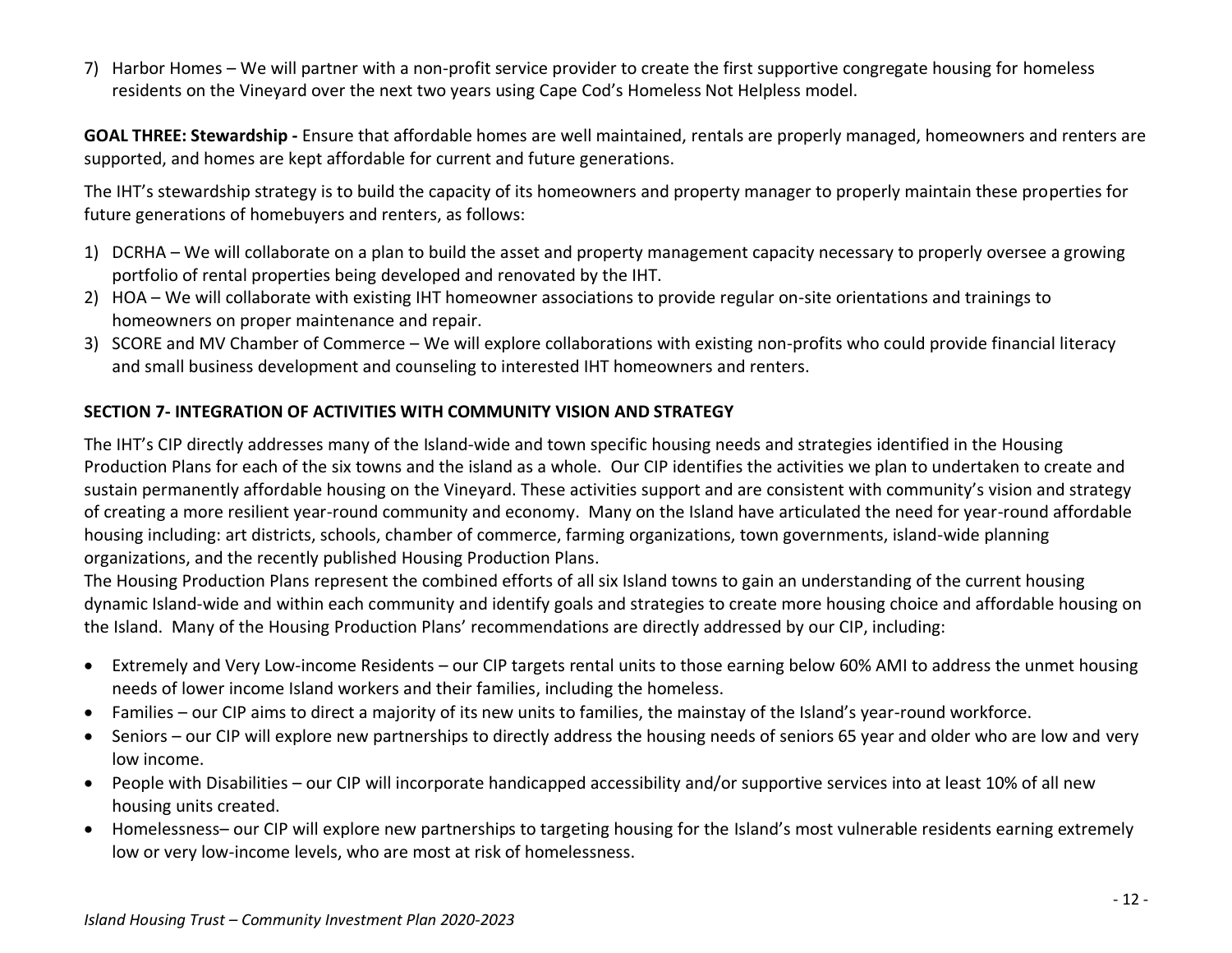- Workforce Housing our CIP will continue to support for community housing to promote year-round housing options and mixed– income neighborhoods.
- Seasonal Housing our CIP will explore partnerships to support efforts of employers to provide seasonal housing for their workers.

Many of the assessment's recommended strategies have also been incorporated into the CIP, including:

- 1) Create a balance of larger projects that can take advantage of economies of scale in appropriate locations, and continued smaller infill projects with a greater focus on those with more limited incomes, as well as smaller units for increasingly older and smaller households.
- 2) Adopt zoning and regulatory changes that will better utilize existing developable property in a "smarter" way for affordable housing, and utilize the ground lease model to maintain permanently affordability.
- 3) Access new and expanded housing funding resources to produce housing that best meets housing needs and production goals.
- 4) Increase regional collaboration to promote Island-wide housing interests.

The Island-wide Housing Production Plan (HPP) goal is to create at least 223 new low/moderate income units, primarily rental, over five years (an average of 45 housing units per year) that will count on the Subsidized Housing Inventory and are affordable to a range of household incomes including extremely low- and very low-income households. This rate of housing production would support all of the Island towns reaching the state required 10% under 40B through incremental production (0.5% of year round housing units) by 2036. An additional HPP identified goal is to support the creation of at least 71 ownership units over five years that are affordable to households between 80-100% of the area median.

We will continue to work in partnership with the All Island Planning Board and town committees and boards from each of the six Island municipal governments, to identify, plan, permit, fund, develop, and manage new affordable ownership and rental housing projects. Our CIP (see Section 4 – Activities to be Undertaken) identifies a pipeline of 3 new projects over the next three years and in partnership with the Island's municipal governments, including 6 ownership and 33 rental units to be developed with the Town of Edgartown.

Our CIP is an outgrowth of our participation in Island-wide planning processes and our active engagement with the community at many levels. We believe that the activities outlined in our CIP are consistent with the larger community vision as expressed to date, and that in order to effectively implement our CIP, work is needed in each of the three goal areas identified. As noted above, we will continue to engage community members through surveys and conversations to affirm or refine our CIP and report out to the community as progress is made.

# **SECTION 8 - FINANCING STRATEGY**

The IHT will finance the implementation of its CIP's activities through diversified revenue sources. Our goal is to fundraise and finance \$6 million annually for working capital and projects through grants and social impact investing from local and state agencies, private and public investors, ground lease fees, developer fees and overhead, and donations raised from Community Investment Tax Credits (CITC). Over the past thirteen years, we have successfully raised over \$28.7 million of working and project capital to develop and provide on-going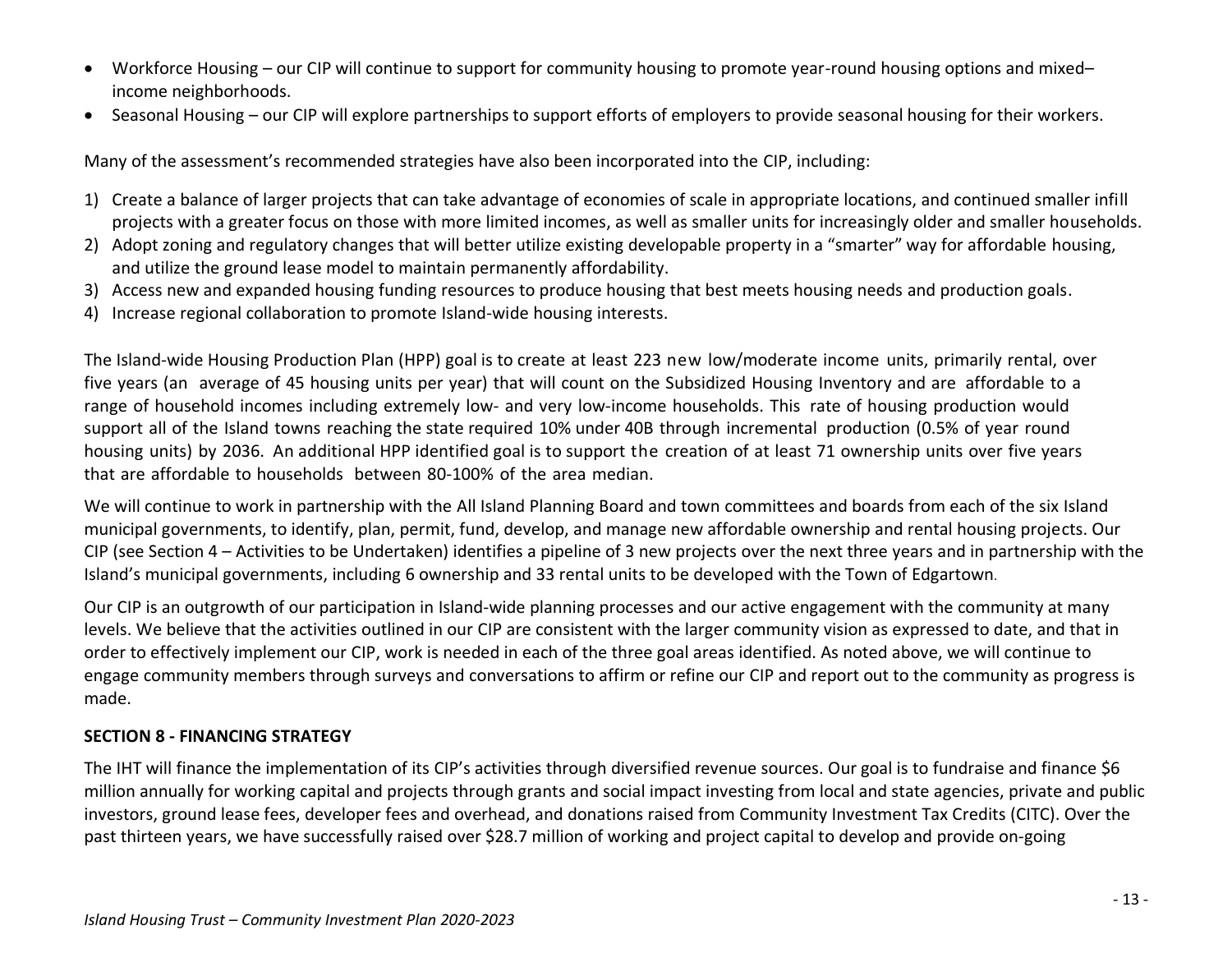stewardship and property management for over 102 homes and rentals. Sources include \$6.2 million in financing, \$10.5 million in public grants, and \$12 million in private donations.

We are confident in our ability to sell \$200,000 in CITC over the next year, based on our fundraising experience, and the enthusiastic response to the CITC that we have received over the past five years. In the last six years the IHT has raised \$1,780,000 in donations through \$110,000 in 2014 CITC, \$150,000 in 2015 CITC, 100% of our \$150,000 2016 CITC allocation, 100% of our \$150,000 2017 CITC allocation, 100% of our \$150,000 2018 CITC allocation, and 73% of our \$180,000 2019 CITC allocation as of November 2019. CITC has been critical to the growth of our organization's technical and financial capacity in order to scale our production over the past five years.

In the past twelve months, we have successfully raised \$913,269 in working capital to support our organizational operating budget of \$787,415. Revenue sources include project development and administrative fees of \$200,000, ground lease fees of \$34,500, and donations and pledges of \$678,769

. In addition, \$5.2 million in project funding was raised to complete the construction of a fifteen (15) unit rental building in Vineyard Haven (Hanover House) and the construction of six (6) ownership townhouses in Tisbury through a combination of local municipal CPA and state grants, and private donations. Our fundraising plan involves a year-round approach to cultivating and engaging a network of donors and potential donors through fundraising events, one-on-one meetings, ground breakings, house openings, annual report, quarterly updates, and annual appeals.

We will raise \$6 million annually for working capital and projects through project grants and donations raised in part through CITC, ground lease and project fees, and social impact investing, as follows:

### **Working Capital**

- Tax Credits organize fundraising drive to raise \$200,000 annually in working capital from Massachusetts residents, businesses and foundations, along with out-of-state summer residents, who can benefit from CITC.
- Ground Lease Fees \$50 per property/ month, \$36,000 annually.
- Project Overhead & Development Fees fee of 5-10% of construction costs, of up to \$200,000 annually depending upon annual project development activity.
- Annual Year-end Appeal organize annual fundraising drive to raise \$200,000 annually.
- Private Foundations research and apply to Island based and regional foundations for \$50,000-100,000 annually for working capital.

# **Project Capital Fundraising**

- Donor Management implemented a donor database system to organize, track, and manage donors and investors.
- Ask Events & Major Donor Acquisition organize and implement a series of fundraising events and one-on-one meetings to engage major donors to raise \$1.5 million in donations annually via our Leadership Circle, whose members make a minimum pledge of \$100,000 over four years.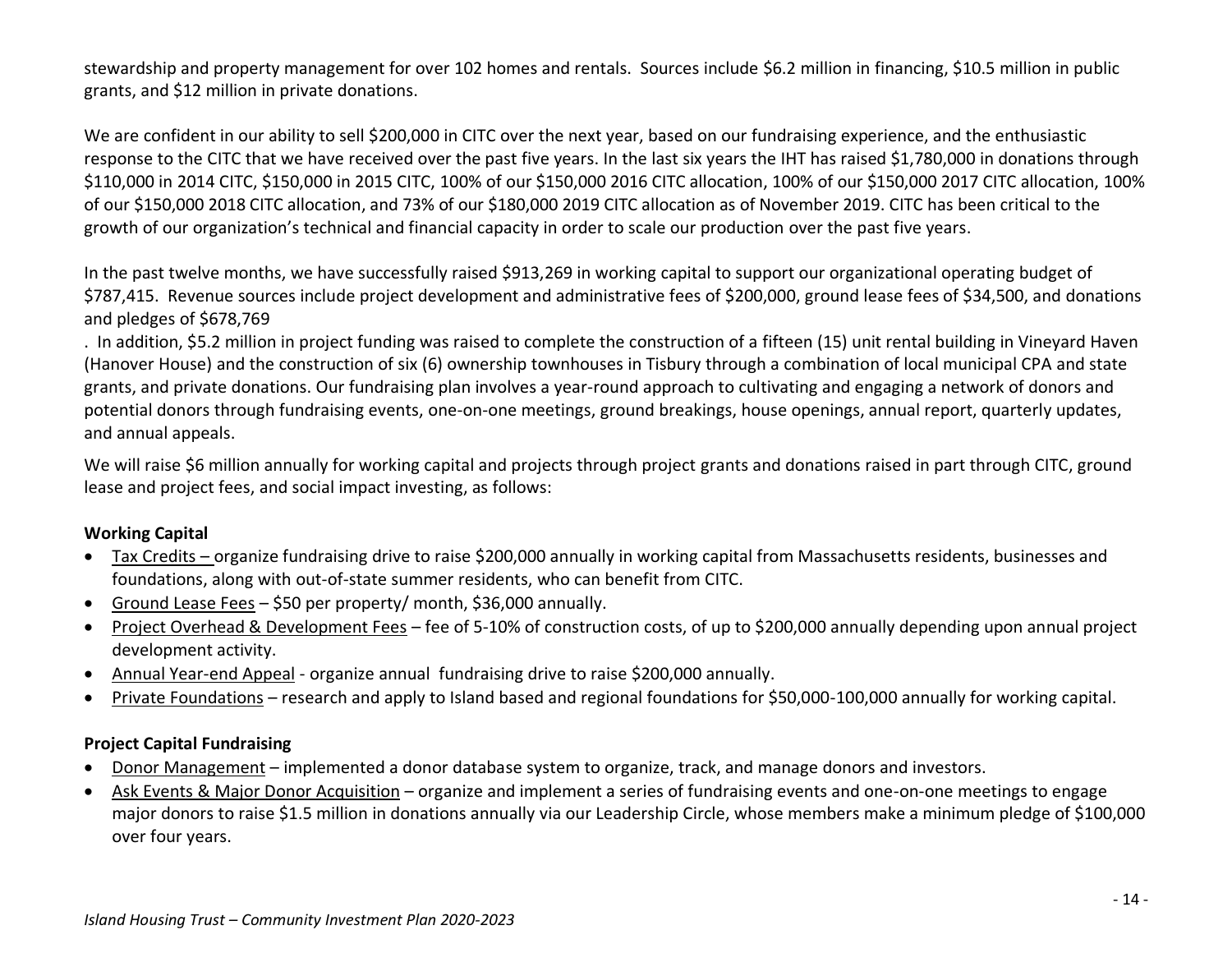- Community Preservation Act make annual grant applications for project funding to municipal Community Preservation Committees and Affordable Housing Trust Funds in order to raise \$1-2 million annually depending on project and funding availability.
- State rental and homeownership funding rounds apply for state rental and homeownership housing funding when available in order to raise \$1-2 million annually from DHCD, MassHousing, and FHLB Boston.
- Additional public and related sources continue to access Community Development Block Grant funds for projects. Continue to pursue use of other state and nonprofit resources through conversations with CEDAC, MHIC, Boston Community Capital, Federal Home Loan Bank, MHP, USDA, NeighborWorks America and others.

#### **Social Impact Investing**

Island Housing Trust has also launched two social impact investments over the past three years, including \$2.2 million in *Make It Happen Fund* low interest (1%) short-term financing to purchase suitable properties and \$1.8 million in lower interest (2.5%) longer-term permanent *MV Future Financing* for workforce housing rental properties. Over the next three years, the IHT will continue to build on the success of its Social Impact Investing program in order to raise \$2 million annually in short-term and permanent low interest financing from private and public investors.

### **SECTION 9 - HISTORY, TRACK RECORD AND SUSTAINABLE DEVELOPMENT**

The IHT is well positioned to finance and implement the proposed activities in our CIP. Over the past eleven years we have steadily grown our capacity and the support for our work on the Vineyard, developing and maintaining the on-going stewardship of nearly 85 units of ownership and rental housing, increasing our donor base, and increasing community awareness of the need for and success of our work. The attached timeline outlines our progress in meeting the significant affordable housing needs on Martha's Vineyard.

We have maintained strong and stable staff and board leadership. Executive Director Philippe Jordi brings 25 years of experience in community development on Martha's Vineyard, first as the senior planner for the Wampanoag Tribe of Gay Head (Aquinnah) then as the executive director of the Dukes County Regional Housing Authority, and now as the executive director of the IHT for the past eleven years. Derrill Bazzy, Project Director, brings over 30 years of experience working for the Island's leading design-build company, South Mountain Company, as an architectural designer. Breeze Tonnesen, Communications Director, brings 43 years of experience working in the private sector and most recently for the architectural firm, Breese Architect, on the Vineyard. In 2019, Christopher Anderson was promoted from Development Manager to Development Director and brings his 20+ years of experience as a writer and educator to the IHT's fundraising mission. In addition to her work on project development for the IHT, Faren is a 2018-2019 Martha's Vineyard Vision Fellow researching site suitability for affordable housing. Development Associate Pam Scott has a Master of Science degree in Real Estate Development and a Master's degree in City Planning. Pam also has an extensive background in real estate project management and owner's representative services to residential, commercial and non-profit entities.

Our Board of Directors are residents from each of the six towns, the regional housing authority, homeowners, and the community at large. Board President Doug Ruskin, a West Tisbury resident, is a business management consultant and former board president of Habitat for Humanity-Martha's Vineyard. An example of the Board's expertise is our board clerk Peter Freeman*,* an attorney who specializes in affordable housing development who is a seasonal Tisbury resident.